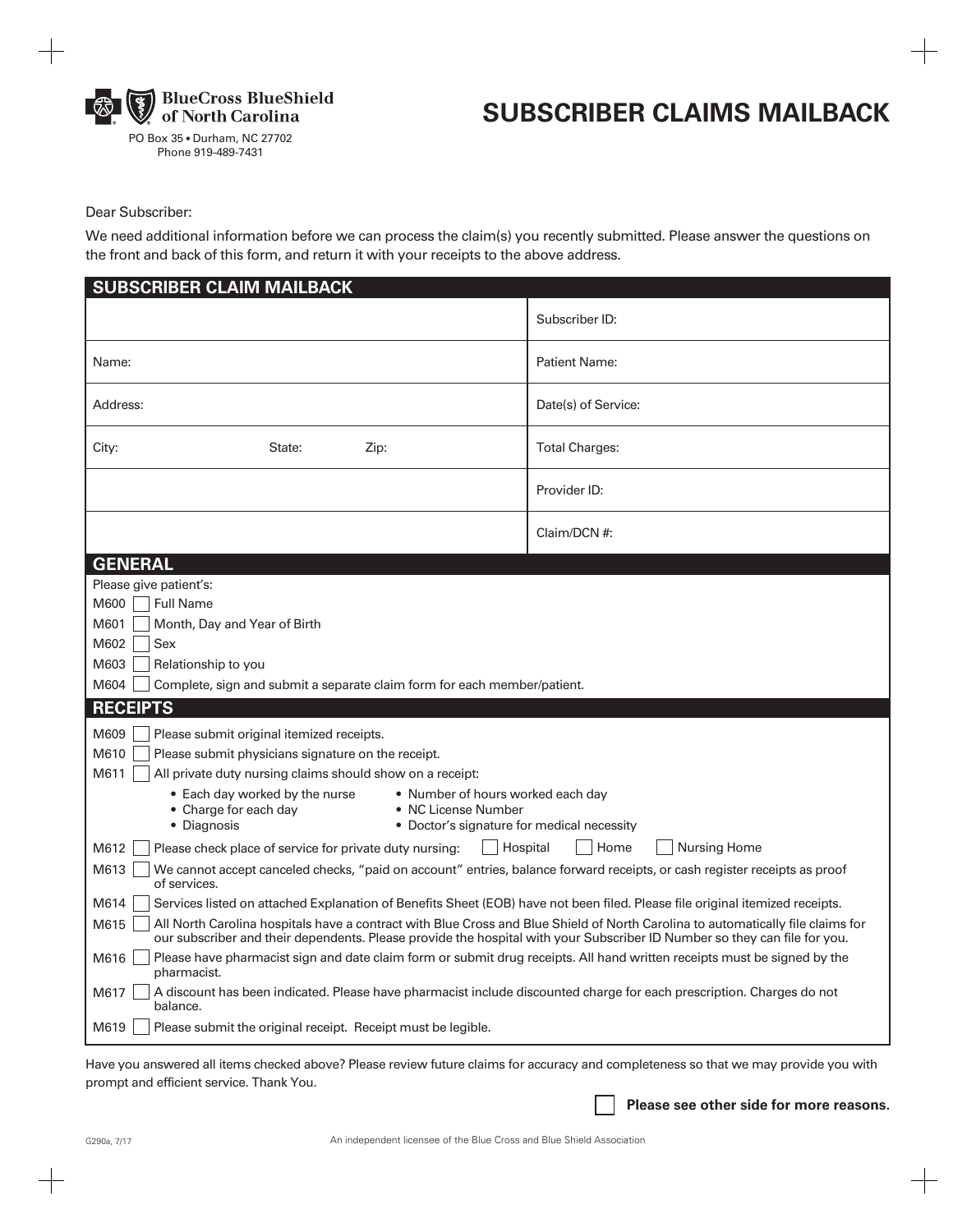| <b>SERVICE</b>                                                                                                                                                                                    |
|---------------------------------------------------------------------------------------------------------------------------------------------------------------------------------------------------|
| M620<br>Please give complete description of surgical procedure(s) performed. If lesion/laceration, give size(s) and location(s).                                                                  |
| M621                                                                                                                                                                                              |
| M623<br>Please have doctor give length of anesthesia time.                                                                                                                                        |
| M624<br>We cannot accept services which have been previously filed.                                                                                                                               |
| M625<br>We are unable to process services not yet performed. Please resubmit after services have been completed.                                                                                  |
| M626<br>This service was provided by a doctor who participates with BCBSNC and has agreed to submit claims for covered services. If<br>you have questions, please contact your physician.         |
| Please give a diagnosis for services or supplies.<br>M627                                                                                                                                         |
| M658<br>Please obtain a valid procedure code for each service; you can obtain this information from your provider.                                                                                |
| <b>NUMBERS</b>                                                                                                                                                                                    |
| The BCBSNC ID Number you submitted is incorrect or is not valid for the date of service submitted on the claim. Please<br>M630<br>verify/resubmit. Please submit a copy of your ID Card.          |
| If psychotherapy was administered under the direct supervision of an MD or PhD, please have doctor sign using appropriate<br>M631<br>title and give provider number or physicians license number. |
| Diagnosis code is not valid for date of service: _<br>M632                                                                                                                                        |
| Please give number of allergy tests performed.<br>M633                                                                                                                                            |
| Please give prescription number and name of drug or injection.<br>M634                                                                                                                            |
| M635<br>CPT code is not valid for date of service:                                                                                                                                                |
| M636<br><b>Rendering Provider</b><br><b>Referring Provider</b><br>Please give name, NPI, Tax ID Number and address for:                                                                           |
| <b>DATES</b>                                                                                                                                                                                      |
| M628<br>Please give date that the accident, emergency, or illness occurred:                                                                                                                       |
| Please verify/submit date(s) of service in month, day, and year order (mm/dd/yy).<br>M629                                                                                                         |
| <b>CHARGES</b>                                                                                                                                                                                    |
| M605<br>Charges do not balance, please verify.                                                                                                                                                    |
| Please submit a separate charge for each procedure code.<br>M606                                                                                                                                  |
| M607<br>Please submit a separate charge and date for each drug and supply.                                                                                                                        |
| Please submit total physician bill after delivery.<br>M608                                                                                                                                        |
| <b>PRESCRIPTION ADVANTAGE</b>                                                                                                                                                                     |
| Please have the pharmacist indicate:                                                                                                                                                              |
| <b>NDC Number</b><br>M643                                                                                                                                                                         |
| <b>Metric Quantity</b><br>M646                                                                                                                                                                    |
| Days Supply<br>M647                                                                                                                                                                               |
| Date of Service<br>M648                                                                                                                                                                           |
| M651<br>Medication Name, Dosage, Form, Strength                                                                                                                                                   |
| M653<br>Please complete and sign the Prime Claim Form and send to the address on the back of the Prime Claim Form.                                                                                |
| M659<br>Please give the charge for each Take On date.                                                                                                                                             |
| <b>OTHER</b>                                                                                                                                                                                      |
| M654<br>Please have the hospital file a claim form (UB-04) for you.                                                                                                                               |
| M655<br>Rental or purchase.                                                                                                                                                                       |
| M656<br>Please submit with from and to dates of rental equipment after the return date has expired.                                                                                               |
| Please provide a letter stating medical necessity from your physician.<br>M657                                                                                                                    |
| Please fill out the Blue Card Worldwide Claim Form and mail the completed claim form to the address shown at the top of the<br>M660<br>claim form.                                                |
| Please forward this claim form to the subscriber and have them fill these out and return to us for processing.<br>M637                                                                            |
| M638<br>Please file with the plan that holds the member's policy.                                                                                                                                 |
|                                                                                                                                                                                                   |
| Have you answered all items checked above? We encourage you to review future claims for accuracy and completeness so that<br>we may provide you with the most rapid service. THANK YOU.           |
|                                                                                                                                                                                                   |
| Section:<br>Name:                                                                                                                                                                                 |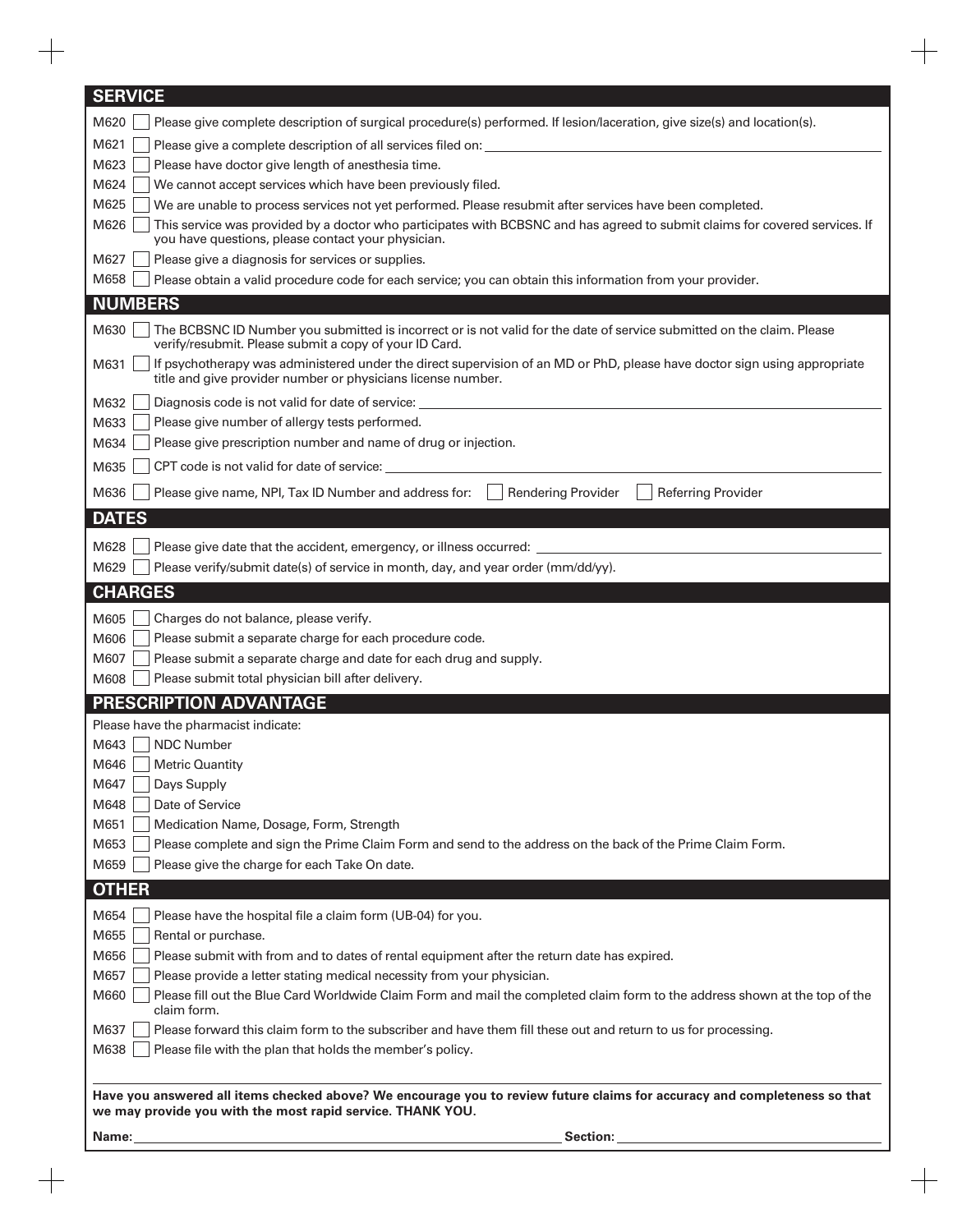

## **Non-Discrimination and Accessibility Notice**

### **Discrimination is Against the Law**

- Blue Cross and Blue Shield of North Carolina ("BCBSNC") complies with applicable Federal civil rights laws and does not discriminate on the basis of race, color, national origin, age, disability, or sex.
- BCBSNC does not exclude people or treat them differently because of race, color, national origin, age, disability, or sex.

#### BCBSNC:

- **Provides free aids and services to people with disabilities to communicate effectively with us,**  such as:
	- Qualified interpreters
	- Written information in other formats (large print, audio, accessible electronic formats, other formats)
- n Provides free language services to people whose primary language is not English, such as:
	- Qualified interpreters
	- Information written in other languages
- If you need these services, contact Customer Service **1-888-206-4697**, TTY and TDD, call **1-800-442-7028**.
- If you believe that BCBSNC has failed to provide these services or discriminated in another way on the basis of race, color, national origin, age, disability, or sex, you can file a grievance with:
	- BCBSNC, PO [Box 2291, Durham, NC 27702, Attention: Civil Rights](email:civilrightscoordinator@bcbsnc.com) Coordinator- Privacy, Ethics & Corporate Policy Office, Telephone **919-765-1663**, Fax **919-287-5613**, TTY **1-888-291-1783** civilrightscoordinator@bcbsnc.com
- You can file a grievance in person or by mail, fax, or email. If you need help filing a grievance, Civil Rights Coordinator - Privacy, Ethics & Corporate Policy Office is available to help you.
- You can also file a civil rights complaint with the U.S. Department of Health and Human Services, [Office for Civil Rights, electronically through the Offi](https://ocrportal.hhs.gov/ocr/portal/lobby.jsf)ce for Civil Rights Complaint Portal, available at *https://ocrportal.hhs.gov/ocr/portal/lobby.jsf*, or by mail or phone at: U.S. Department of Health and Human Services 200 Independence Avenue, SW Room 509F, HHH Building Washington, D.C. 20201 **1-800-368-1019**, **800-537-7697** (TDD). Complaint forms are available at *<http://www.hhs.gov/ocr/office/file/index.html>*.
- This Notice and/or attachments may have important information about your application or coverage through BCBSNC. Look for key dates. You may need to take action by certain deadlines to keep your health coverage or help with costs. You have the right to get this information and help in your language at no cost. Call Customer Service **1-888-206-4697**.